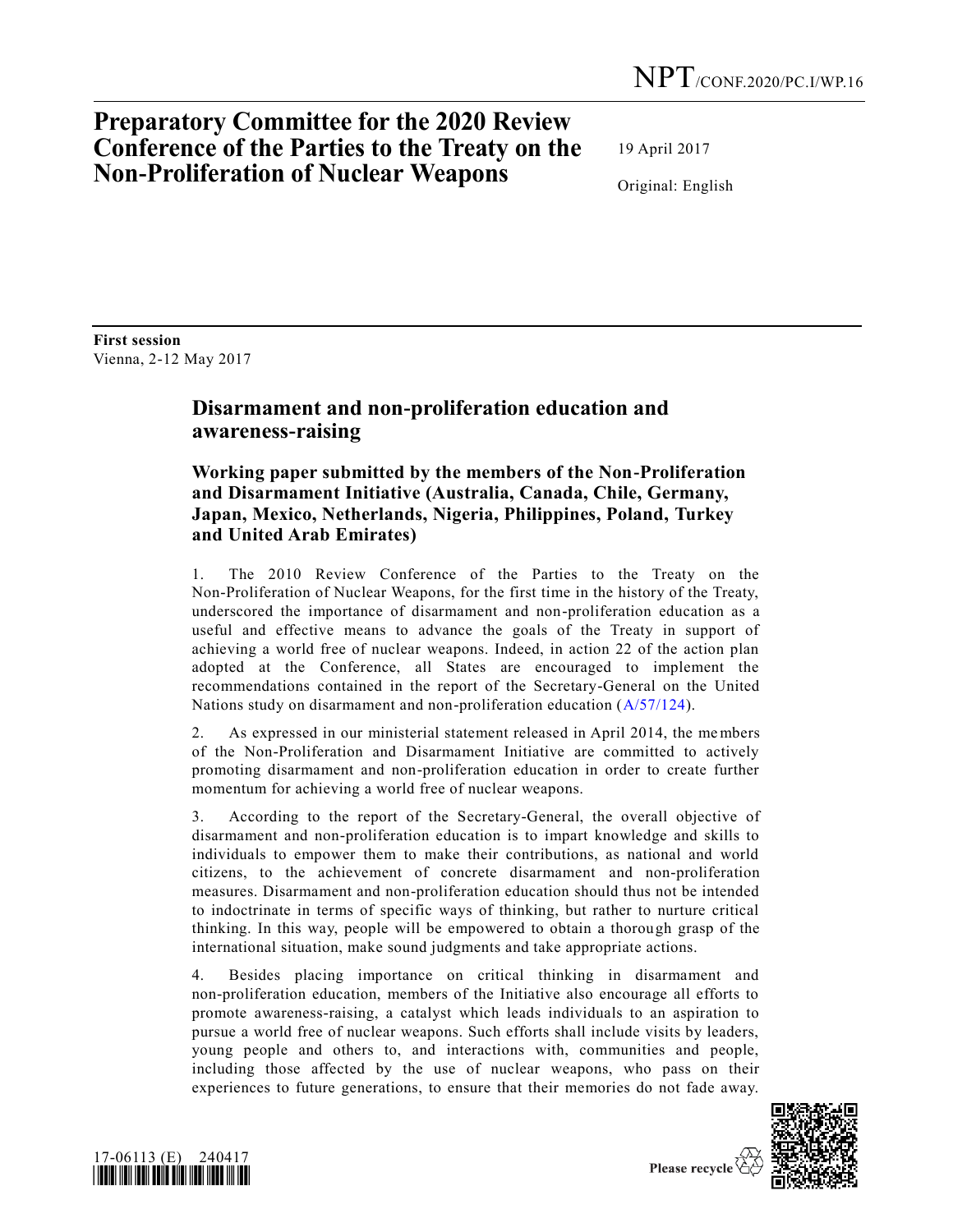We will actively promote this issue in the 2020 Treaty review process and are committed implementing the above-mentioned recommendations and efforts.

5. The members of the Initiative note the various documents that address the importance of disarmament and non-proliferation education and awareness-raising, including the draft final document of the 2015 Review Conference and the final report of the Open-ended Working Group taking forward multilateral nuclear disarmament negotiations in 2016 [\(A/71/371\)](http://undocs.org/A/71/371).

6. Profound understanding and awareness of the realities of the catastrophic humanitarian consequences of any use of nuclear weapons fundamentally underpin all work in pursuit of a world free of nuclear weapons. There are various approaches to and positions on how to proceed with nuclear disarmament. Nevertheless, it is beyond controversy that the realization of a world free of nuclear weapons is a desire shared by all mankind. Members of the Initiative are committed to taking forward every effort, through education and awareness-raising, to foster and convey to the next generation the will to pursue this lofty ideal.

7. In implementing action 22 of the action plan adopted at the 2010 Review Conference, States parties are invited to take into account the following four points:

(a) Because achieving a world free of nuclear weapons requires long-term and continuous efforts, educating young people, especially teenagers, is most crucial. Such efforts are encouraged to be made with a focus on ways to cultivate critical thinking, such as role-playing and simulated negotiations;

(b) The amassed knowledge and experience of the realities of atomic bombings should also be passed on to younger generations, so that they can actively engage in disarmament and non-proliferation issues;

(c) Disarmament and non-proliferation education and awareness-raising should be undertaken in a collaborative way. Various actors, such as governments both national and local, international organizations, non-governmental organizations, the media, academics and the private sector, should cooperate closely with and learn from one another through interaction. Governments can serve as the hub of a network of actors and a provider of resources to facilitate interaction;

(d) In the 2002 report on disarmament and non-proliferation education, it was recommended that new information and communications technologies be used, in particular the Internet, as well as a full range of pedagogical methods, including literature, theatre and other artistic activities.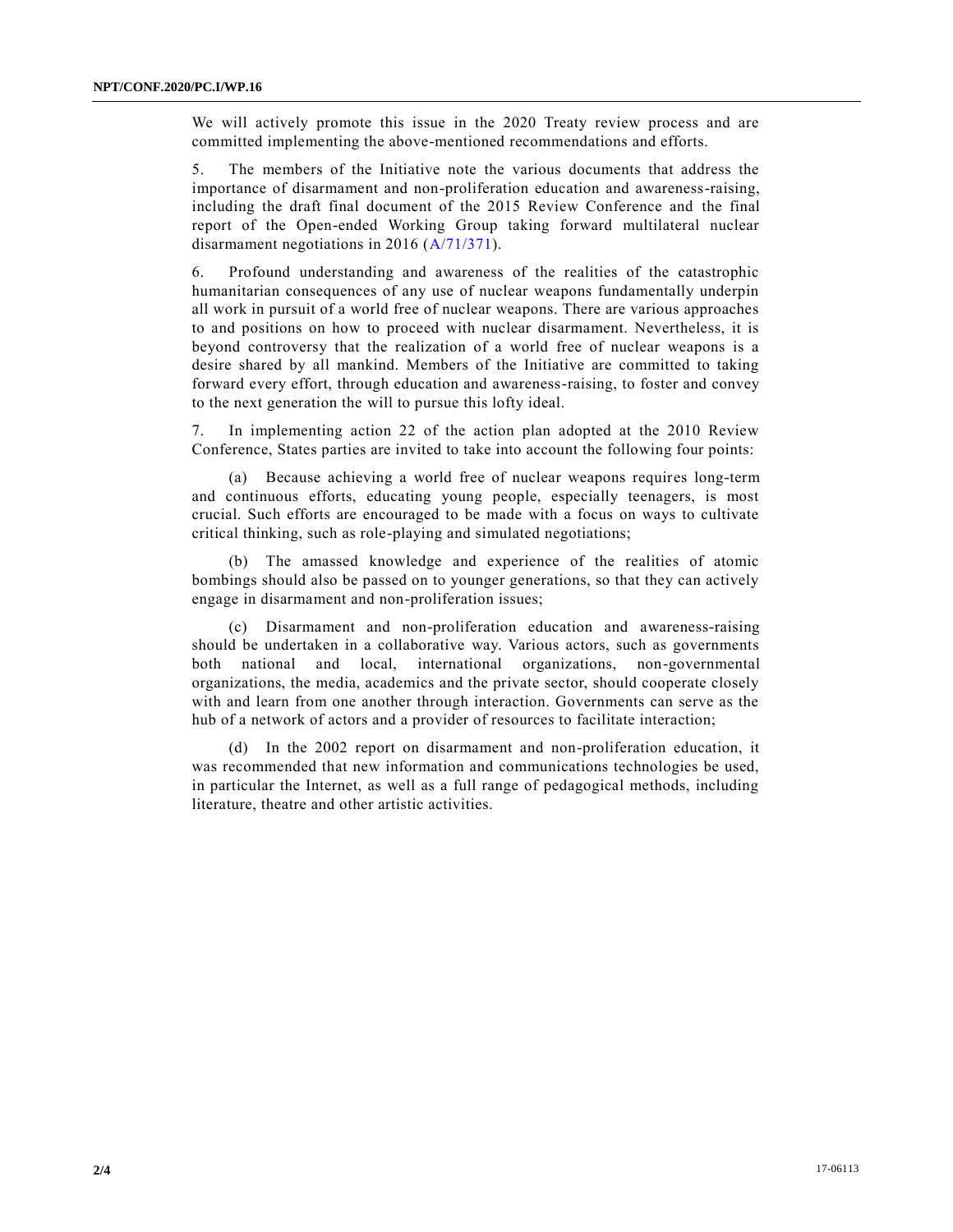#### **Annex**

### **Disarmament and non-proliferation education and awareness-raising**

The following are examples of the achievements and programmes pursued by the international community, including members of the Non-Proliferation and Disarmament Initiative, as of May 2017:

1. In 1978, the United Nations Disarmament Fellowship, Training and Advisory Services Programme was launched by the General Assembly at its first special session devoted to disarmament. The Programme is aimed at the training and specialization of national officials in more Member States, in particular the developing countries, and enabling them to participate more effectively in international deliberating and negotiating forums. As of 2017, through the Programme, more than 900 public officials from more than 160 Member States, many of whom are now in positions of responsibility in the field of disarmament within their own Governments, have been trained.

2. Since 2003, Canada has partnered with the Simons Foundation to award the Graduate Research Awards for Disarmament, Arms Control and Non-Proliferation. Since its inception, the programme has provided more than Can \$280,000 in scholarships to Canadian graduate students working on issues of non-proliferation, arms control and disarmament and has helped to encourage a new generation of young Canadian scholars dedicated to further expanding their knowledge of and expertise in these critical issues.

3. In 2010, Japan launched the programme "Special Communicator for a World without Nuclear Weapons", through which the hibakusha were designated special communicators to support the transmission of their first-hand experiences of the consequences of the use of nuclear weapons to the international community and future generations. As of May 2017, the Ministry of Foreign Affairs has issued a total of 261 commissions for the programme for 83 separate events. As part of this effort, since 2011, Japan has had the stories of the hibakusha translated into 13 languages, including Chinese, English, French, Korean, Russian and Spanish, in cooperation with the cities of Hiroshima and Nagasaki and the embassies in Tokyo, making them available on the website of the Ministry, www.mofa.go.jp/policy/ un/disarmament/arms/testimony\_of\_hibakusha.

4. In 2013, Japan launched the programme "Youth Communicator for a World without Nuclear Weapons" with the aim of passing on the realities of atomic bombings to future generations at a time when the hibakusha are ageing. In 2016, the Japanese Foreign Minister, Fumio Kishida, expressed his strong desire to share this sense of mission with young people around the world, launching the programme worldwide. As of May 2017, 225 young people have served as youth communicators.

5. From 4 to 8 July 2016, the Ministry of Foreign Affairs of Mexico, along with the James Martin Center for Non-proliferation Studies, the Agency for the Prohibition of Nuclear Weapons in Latin America and the Caribbean, and the Matías Romero Institute of the Mexican Diplomatic Academy, conducted its third annual summer school on nuclear disarmament and non-proliferation, aimed at Latin American and Caribbean diplomats. The purpose of the programme was to generate a space for analysis and thoughtful discussion concerning the relevance of nuclear disarmament and non-proliferation through broad and thorough capacity-building in the notions, technologies and basic policies relating to nuclear weapons, the multilateral processes that lead to treaties on these weapons and new developments and perspectives. Participants included representatives of 25 regional countries, who